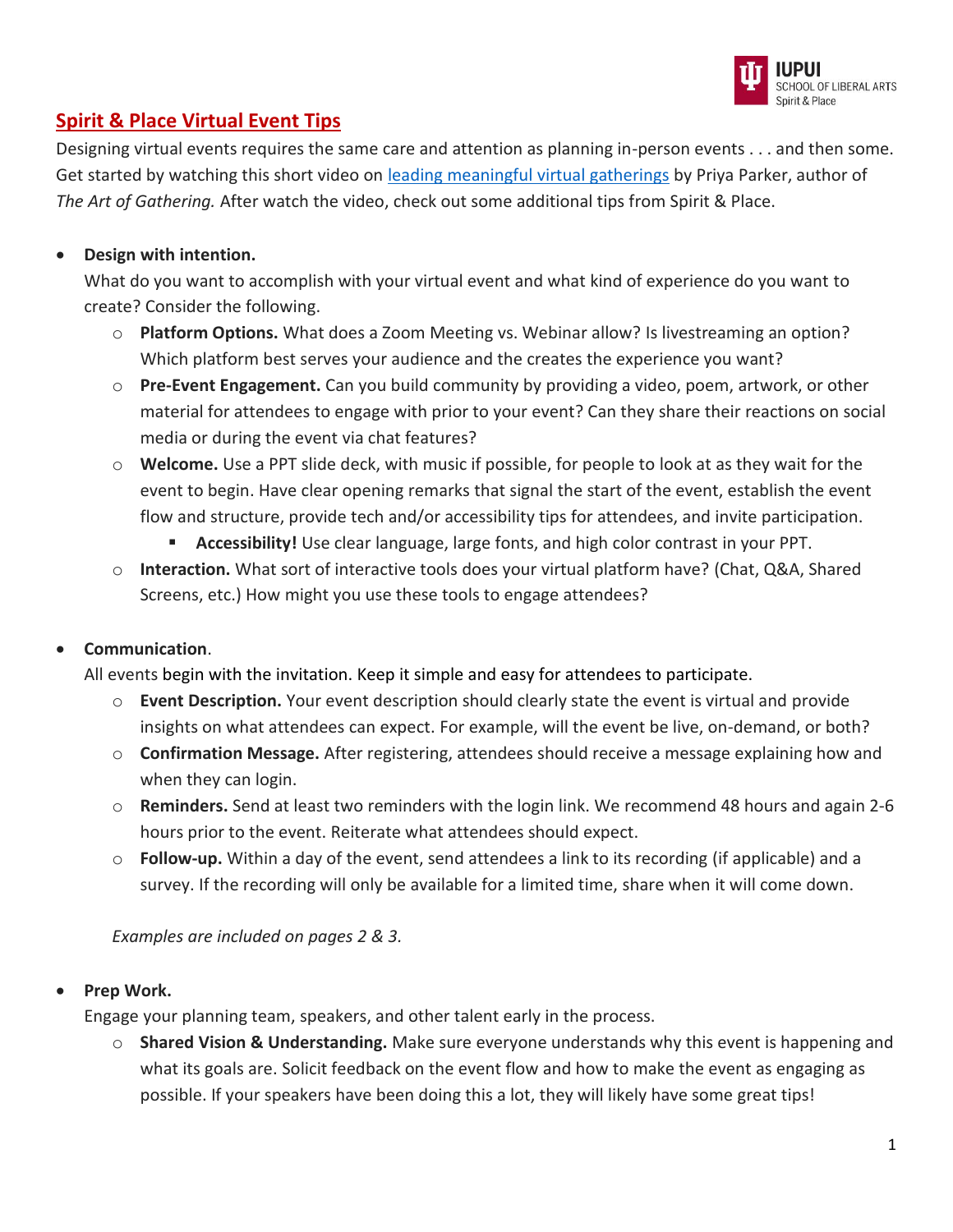

- o **Build Rapport.** If hosting a panel or moderated discussion, get everyone together a week or two in advance for a conversation to build rapport. (This is advice stand for in-person events too!)
- o **Test the Tech.** Speakers should login 30-60 minutes early to re-acquaint, check their internet connections, and adjust light and sound.
- o **Prep Attendees.** Use your confirmation email(s) and opening remarks to reiterate to attendees what they should expect during the event and how they may participate.

### • **Hosting Tips.**

As the event creator, it is your job to ensure your speakers and attendees are made to feel welcome and have the tools they need to have a successful gathering.

- o **Names.** Use people's first names as much as possible and encourage others to do so.
- o **Welcome Exercise.** Create an ice-breaker (respond live or via chat ) and/or centering exercises at the beginning of your event.
- o **Tech Tips.** Remind attendees of basic virtual functions like how to control their view, pin a speaker or ASL interpreter, adjust sound, etc.
- o **Community Agreement.** If using breakout rooms, consider sharing with attendees a set of community agreements to help guide small group conversations.

## **Communication Examples**

### *DESCRIPTION*

*Civic Saturday* Saturday, February 27 11am-12pm Via Zoom

*Civic Saturday is a civic ritual that welcomes all who believe in the power of showing up for each other in civic life. Join in on this virtual gathering us as we explore "Making Meaning."*

After a year of radical change that has upended old habits and created suffering, it is time to grapple with what it means to put our civic values into practice to make meaning together as citizens. Civic Saturday is a civic ritual – an analogue to a faith gathering. It does not aim to replace faith traditions, instead, these gatherings serve as a time for us to nurture a spirit of shared purpose, wrestle with moral questions, and develop a sense of civic character. Using poetry, song, civic readings, and a civic "sermon," all who believe in the power of showing up for each other in civic life are welcome!

Presented by Spirit Place, part of the IU School of Liberal Arts at IUPUI. Learn more at spiritandplace.org or contact us at [festival@iupui.edu.](mailto:festival@iupui.edu)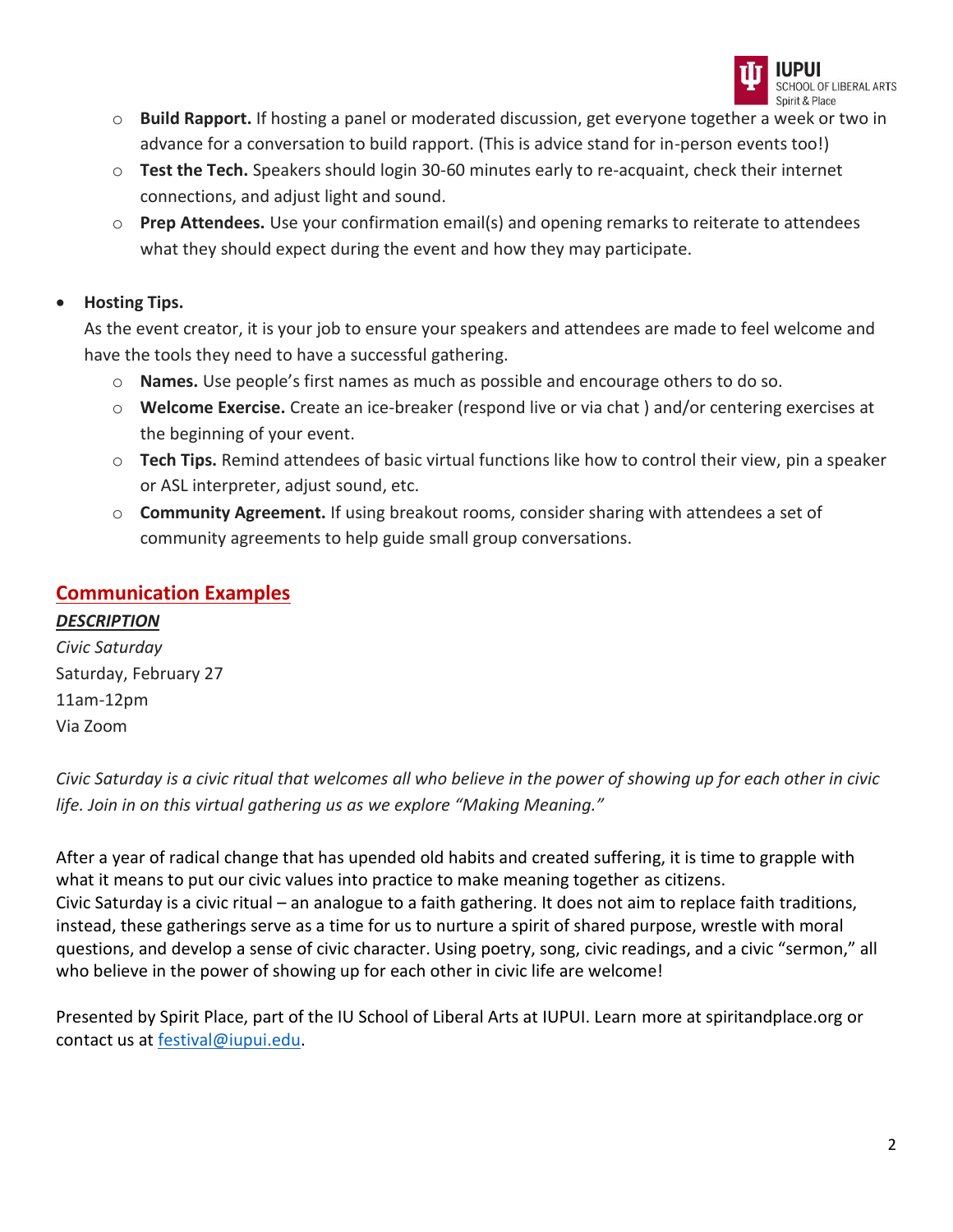

### *CONFIRMATION*

Greetings and thank you for registering for Spirit & Place's upcoming Civic Saturday gathering on Saturday, February 27 from 11am-12pm.

You will receive a Zoom link within 48hrs of the event. Please do not share this link. Rather, ask friends and family to register via Eventbrite to receive their own link. Registration will remain open until 9am on February 27.

The event will be recorded and will appear on Spirit & Place's YouTube channel by the following week, but we hope you will make every effort to participate live! Part of the gathering will involve splitting into breakout rooms so that participants can share thoughts with each other. (Break out discussions are not recorded.)

*\*If you had any pre-event engagement activities such as watching a video or reading a poem, include that also.*

Thank you and stay safe!

Questions? Contact us at [festival@iupui.edu](mailto:festival@iupui.edu) or leave a message at (317) 274-2462.

#### *REMINDER*

Greetings!

Thank you for registering for Spirit & Place's Civic Saturday on February 27, 2021 at 11am.

The login info is: [insert Zoom link here] Meeting ID: XXX XX XXXX Password: XXXXXX

Here are a few things to keep in mind:

1.) The event will begin at 11a.m. Please try to login a few minutes early.

2.) The format will be a Zoom Meeting. Please keep yourself muted to reduce background noise, but we'd love for your camera to be ON! Yes, we want to see your beautiful face!!

3.) The main portion of the event will be recorded and uploaded to the Spirit & Place YouTube channel.

4.) We will spend some time in breakout rooms so that you can connect with each other, share thoughts, and build civic bonds. Breakout sessions will not be recorded.

Questions? Feel free to reach out to **[festival@iu.edu](mailto:festival@iu.edu)** or leave a message at (317) 274-2462.

### *FOLLOW-UP*

Thank you for attending Spirit & Place's Civic Saturday gathering!

The gathering was recorded and can viewed on Spirit & Place's YouTube channel by clicking [here].

We hope you will also take the next few minutes to take this [quick survey] so that we might use your feedback to guide our future Civic Saturday gatherings.

Thank you and stay safe!